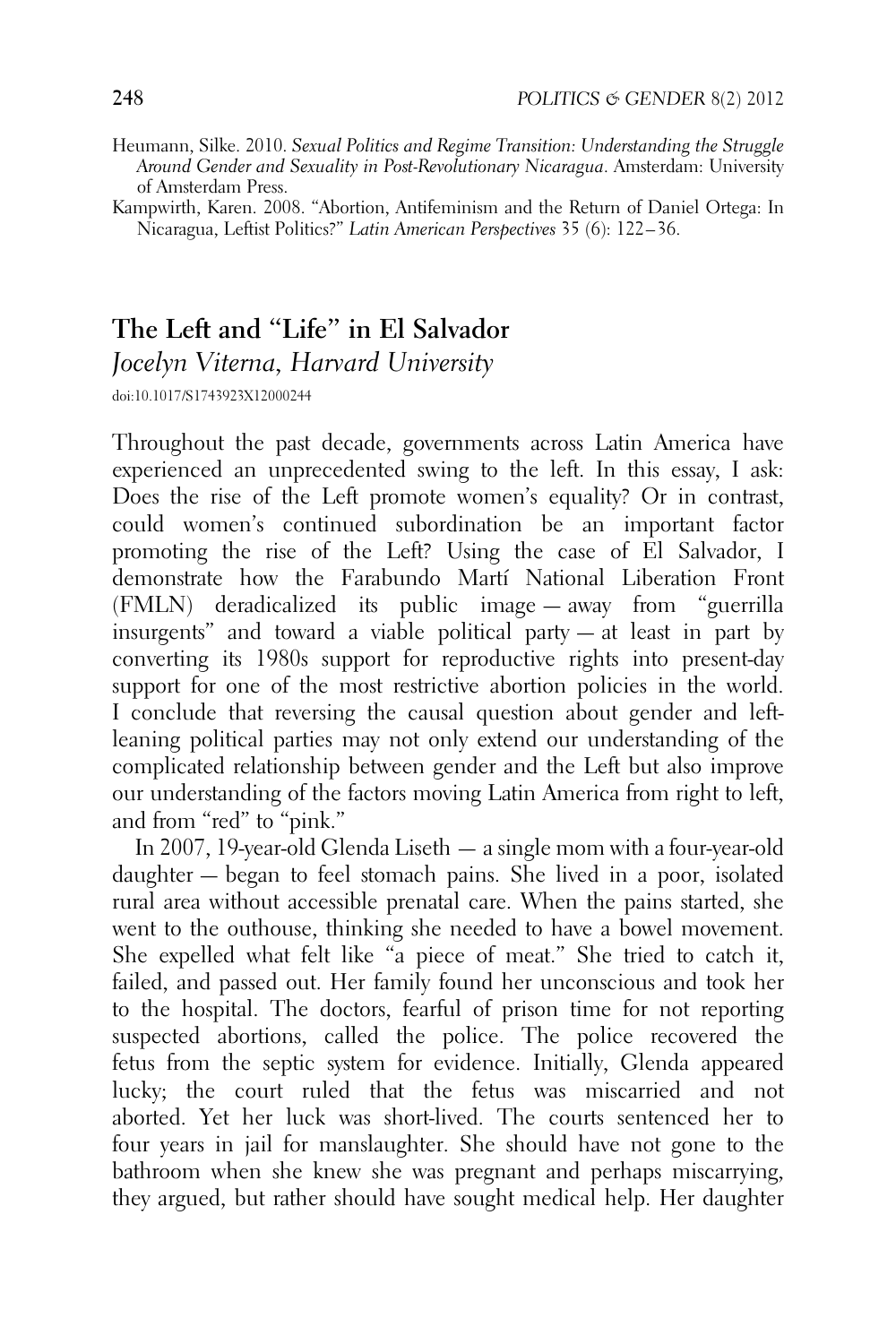was placed in an orphanage while Glenda served her prison sentence for unintentionally "murdering" her unborn child.

In 2008, 30-year-old Maria Edis had four children and a compañero (roughly, "life partner"), who was working in the United Sates. She was pregnant, and it was unclear who had fathered the baby. When health complications led to miscarriage, Maria's family took her to the public hospital. There, she was charged with aggravated homicide and transferred straight to prison with a 30-year sentence. According to court documents, her conviction was based largely on the facts that the pregnancy was the result of "an act of infidelity," and that Maria did not "act like a biological mother" who would have taken actions to save her unborn child. When her *compañero* returned to El Salvador two years later, he found that Maria had died while handcuffed to a bed in a prison ward. Ensuing investigations uncovered Maria's pretrial medical records, which clearly stated that she was being treated for leukemia, and that she had pre-eclampsia. This evidence strongly suggests that her pregnancy ended with miscarriage rather than abortion, but was not presented at her trial.<sup>1</sup>

What do Glenda Liseth, Maria Edis, and other Salvadoran women accused of killing their unborn children have in common? They are overwhelmingly young, single mothers who became pregnant out of a recognized partnership. They are poor and poorly educated, with little access to health care. They are sent to jail directly from the medical facilities to which they went for help. And they live under a leftist FMLN administration — an administration that articulates a political commitment to women's equality while supporting one of the strictest anti-abortion policies in the world.

In 2009, the FMLN's candidate, Mauricio Funes, won the presidency in El Salvador. This marked the first time in the nation's history that a leftist political party had ever been elected to the executive office. Many anticipated that the FMLN's win would constitute a powerful step forward for women's equality. In the 1980s, the FMLN was a militant guerrilla organization with a clear socialist ideology. In its guerrilla camps, women were educated to take on nontraditional military roles and to prevent pregnancies with family planning (Viterna 2006, n.d.). The FMLN also strictly enforced a no-violence-against-women code in

<sup>1.</sup> These cases are compiled from interviews with Salvadoran "decriminalization of abortion" activists and the United Nations Human Rights Committee (2010).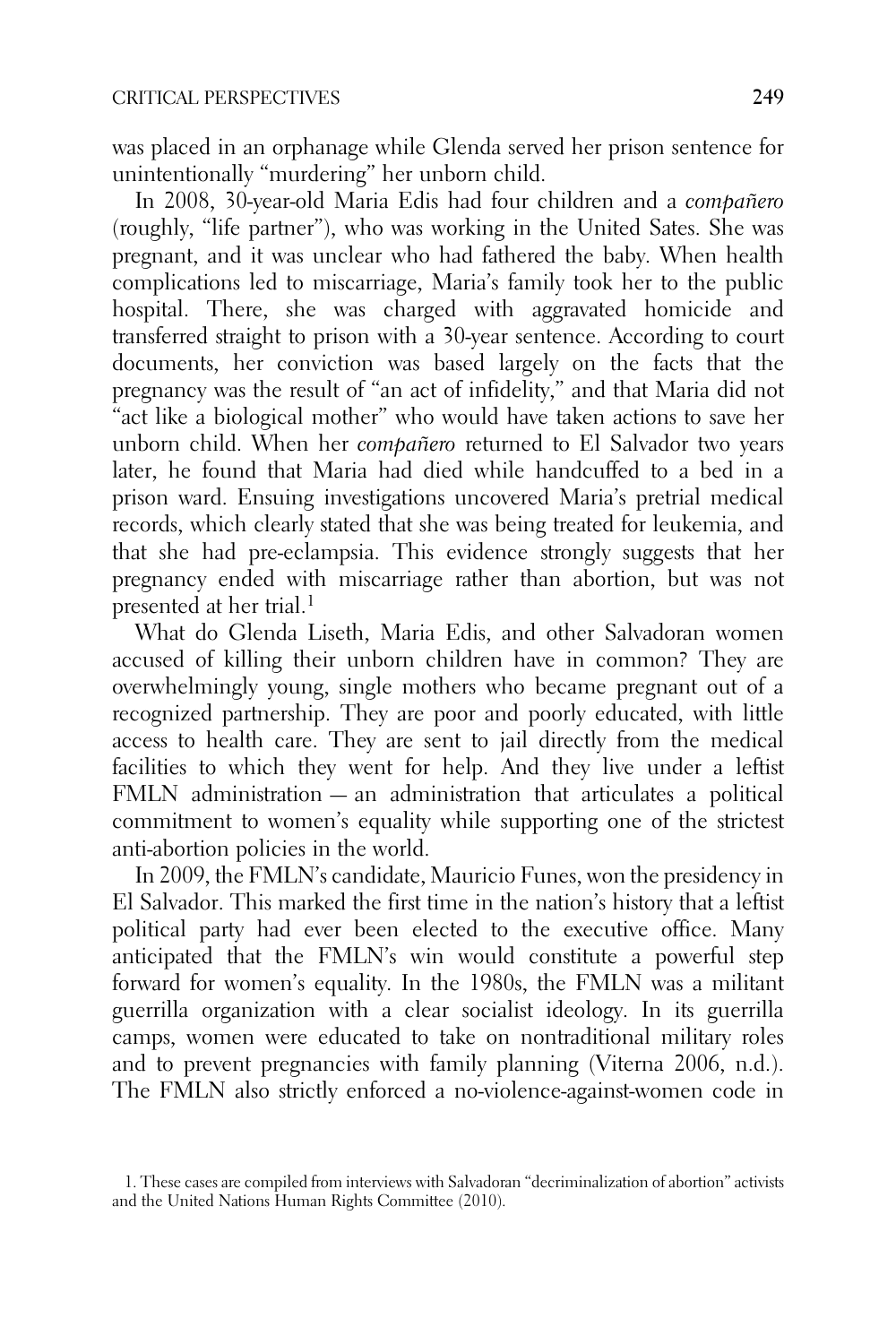its camps (Viterna n.d.). At present, the Funes presidency has prioritized efforts to increase access to affordable education and to lower rates of child and maternal mortality. It constructed a "Women's City" that will provide a centralized place for women to access health care, job training, legal aid, and psychological counseling. And women's organizations were especially pleased when Funes appointed a recognized feminist leader, Julia Evelin Martínez, to head the state women's office.

Yet feminism and the Left have always had a complicated relationship, and the FMLN is no exception. Earlier commitments always to place a woman on the presidential ticket have been forgone. Party-level gender quotas are only loosely enforced. The calls by women's organizations for strengthening legislation against domestic violence and enforcing payment of child support have been met with apathy from some male FMLN leaders. Perhaps most visibly, the FMLN has moved from a militant organization that utilized abortion in some of its guerrilla camps in the 1980s to speaking out actively in favor of some of the most extreme penalties for abortion in the world.

Funes's support for the total criminalization of abortion does not represent a radical change in FMLN policy but, rather, the culmination of a slow but powerful transformation. When the FMLN became a political party in 1992, at the conclusion of a 12-year civil war, their principal opposition was the conservative ARENA party. At that moment, Salvadoran law allowed abortion when the life of the mother was at risk, the pregnancy was the result of rape or incest, or the fetus had suffered a grave malformation. At about the same time, a nascent pro-life movement began to fight against "socialist" and "international" pressures for accessible abortion. Their efforts were supported strongly by a new Catholic archbishop, whose affiliation with Opus Dei shifted the national church from a relatively progressive institution to a conservative one. At this time, the FMLN did not anticipate abortion to be a particularly divisive issue.

In 1995, the postwar legislature began drafting a new criminal code modeled largely on Spanish law. Following the Spanish example, a moderate expansion of abortion rights was included in the initial draft (Hipsher 2001). When these proposed expansions became public, the pro-life movement launched a powerful public outcry. The ARENA party responded quickly by drafting a new bill that criminalized abortion under any circumstance. This alternative legislation quickly gained public support from the smaller, centrist Christian Democratic Party. In the ensuing public debate, statements promoting the alternative bill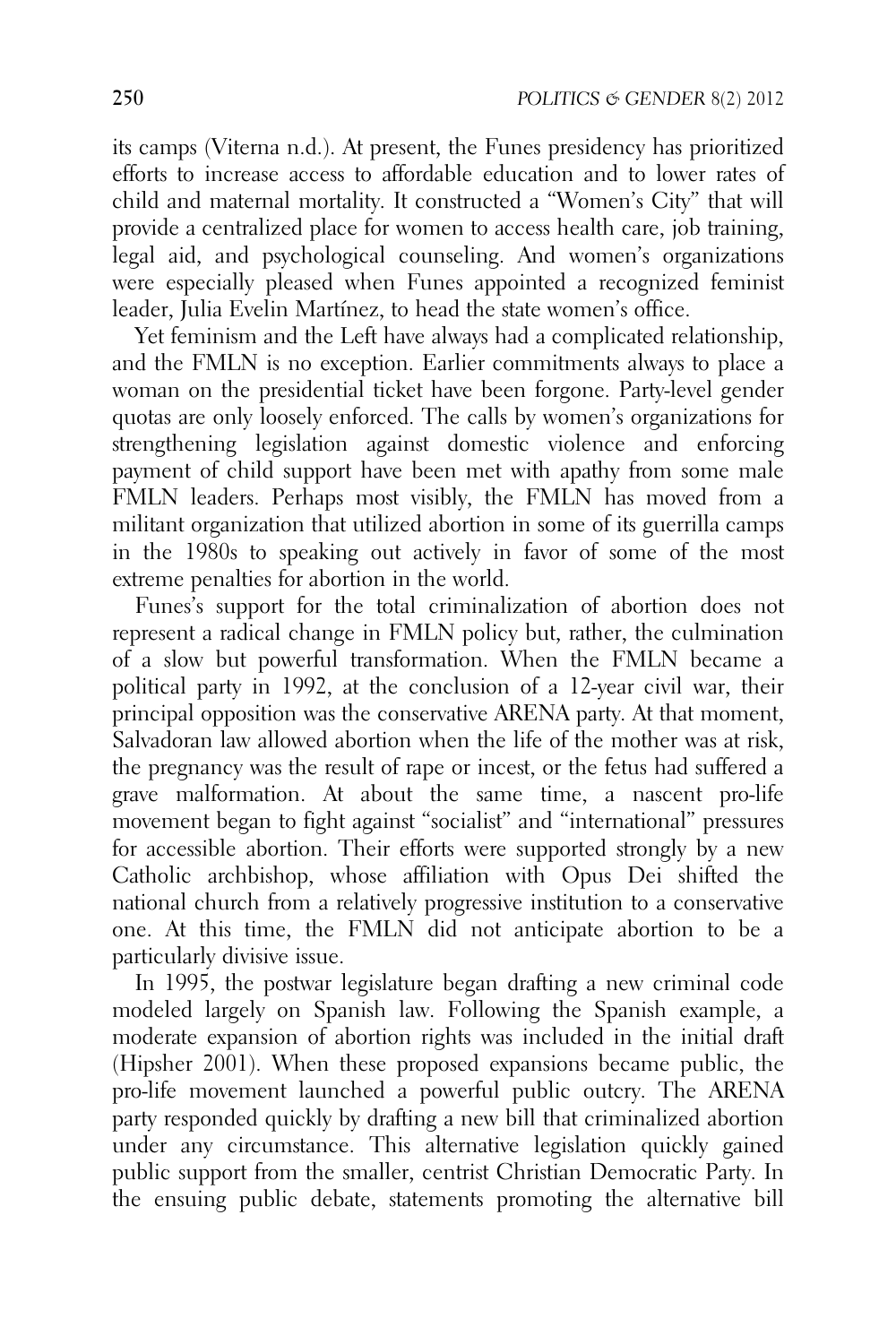proved remarkably insensitive to actual gender relations. In several instances, for example, politicians and activists suggested that women simply should not sleep with men if they did not want to become pregnant (CRLP 2001; Hipsher 2001) — powerfully ignoring the reality for Salvadoran women, many of whom have little control over their own sexual encounters.

Initially, many in the FMLN supported the moderate liberalization of abortion. Congresswoman and future FMLN vice-presidential candidate Marta Valladares,<sup>2</sup> for example, argued publicly that she would support legal abortion so long as the economic conditions that encourage abortions exist (Hipsher 2001). Despite some internal dissent, the FMLN party uniformly voted in favor of liberalization in 1997. They did not, however, have sufficient votes to carry the decision, and the total abortion ban was passed.

Building on the momentum from the highly publicized legislative victory, the ARENA party proposed a constitutional amendment to protect life "from the very moment of conception." The FMLN stood against this amendment in the first vote, but did not have sufficient representation to prevent it from passing to a second round.<sup>3</sup> As the final vote approached in 1999, the FMLN's internal division deepened. The pro-life campaign had aggressively argued that there was no situation in which medical science could not save the life of a pregnant woman and also try to save the life of the embryo inside her. The minister of health supported the amendment, stating that no one has the right to interrupt a life, which begins when a sperm and an ovum unite (CRLP 2001). Sensationalized videos of abortion were played in the media and even on the floor of the legislative assembly. Voting for legal abortion in any form seemed a deeply unpopular move, and with upcoming legislative elections, FMLN deputies increasingly worried that the party line would equate to political suicide. The FMLN leadership relented, allowing their representatives to "vote their conscience" in the final round. In 1999, the constitutional amendment passed with 72 favorable votes in a legislative assembly of 84 members. There were 12 abstentions, and no negative votes.

The police and judicial systems in El Salvador have strictly enforced antiabortion laws from the passage of these landmark votes to the present day. Women found guilty of abortion legally receive two to eight years in prison.

<sup>2.</sup> Also known as Nidia Diaz, her nom de guerre.

<sup>3.</sup> Jack Hitt, "Pro-Life Nation," New York Times Magazine, April 9, 2006, p. 40.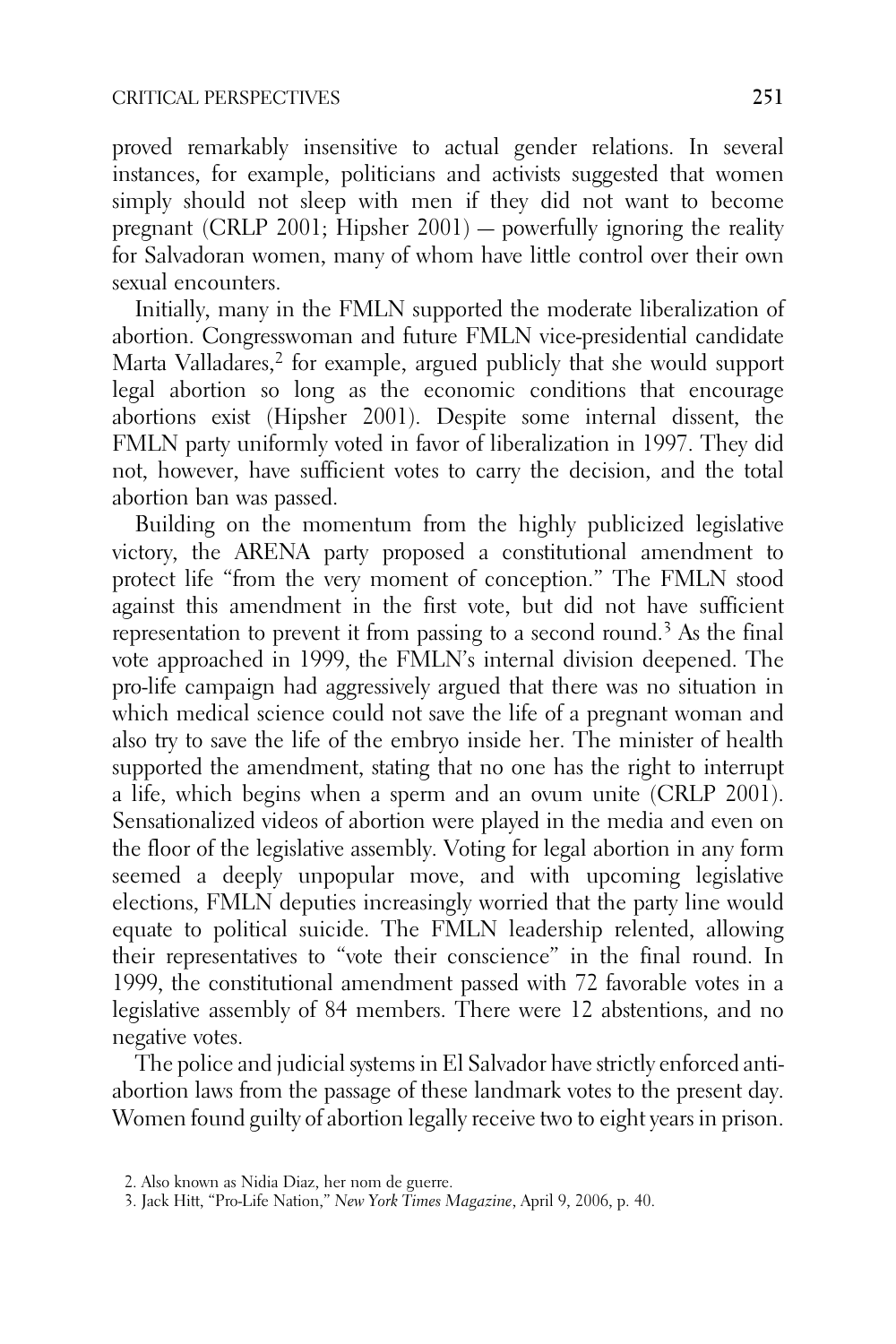Abortion practitioners receive six to 12 years. Abortion accomplices defined to include health workers who do not report suspected abortions — may spend two to five years in jail. If a fetus is considered viable at the moment a pregnancy is terminated, as determined by the ruling judge, then the ruling of abortion may be converted to aggravated homicide, with an accompanying 30–50 year prison sentence. In at least one case, an 18-week-old fetus was ruled "viable" by a judge, and the mother sentenced to 30 years in prison (Hitt 2001). Indeed, the law has been enforced so strictly that public hospital doctors refuse to operate on women who have ectopic pregnancies until they can confirm that the embryo has no heartbeat, or until the woman's fallopian tubes explode (Hitt 2001).

The capitulation by the FMLN to the pro-life movement was seldom publicized during the years following the constitutional amendment. Its ability to avoid the issue was perhaps a consequence of its inability to become a serious contender for the presidency. Since its birth in 1992, the FMLN enjoyed consistent electoral support only from its traditional base; it struggled to broaden its appeal to the political center. ARENA's politicking appears key in limiting its political expansion. ARENA's campaign strategy routinely painted the FMLN as a communist organization aimed at turning El Salvador into "another Cuba" — or more recently, "another Venezuela." Through television commercials, newspaper articles, and interviews on local news programs, ARENA highlighted both the former war exploits and present-day socialist connections of FMLN candidates. This socialist agenda, they argued, entailed atheism and the destruction of the family unit (ARENA 2004).<sup>4</sup> Socialists would align themselves with communist nations, anger the United States, and force the expulsion of Salvadorans living abroad (Gonzales 2009). And socialists, ARENA argued, would legalize the slaughter of innocent unborn children, which is clearly against the laws of the Catholic Church, God, and Salvadoran values.

In the 2009 elections, however, the political context changed: Mauricio Funes and the FMLN were polling ahead of the ARENA candidate. ARENA relied once again on its strategy of portraying the FMLN candidate as a radical socialist. They publicized pictures of Funes standing side by side with Hugo Chavez. They highlighted the role played by Funes's wife in organizing world socialist forums. They

<sup>4.</sup> Campaign advertisements are often available on YouTube (e.g., http://www.youtube.com/ watch?v=6oGP5mvyqBc).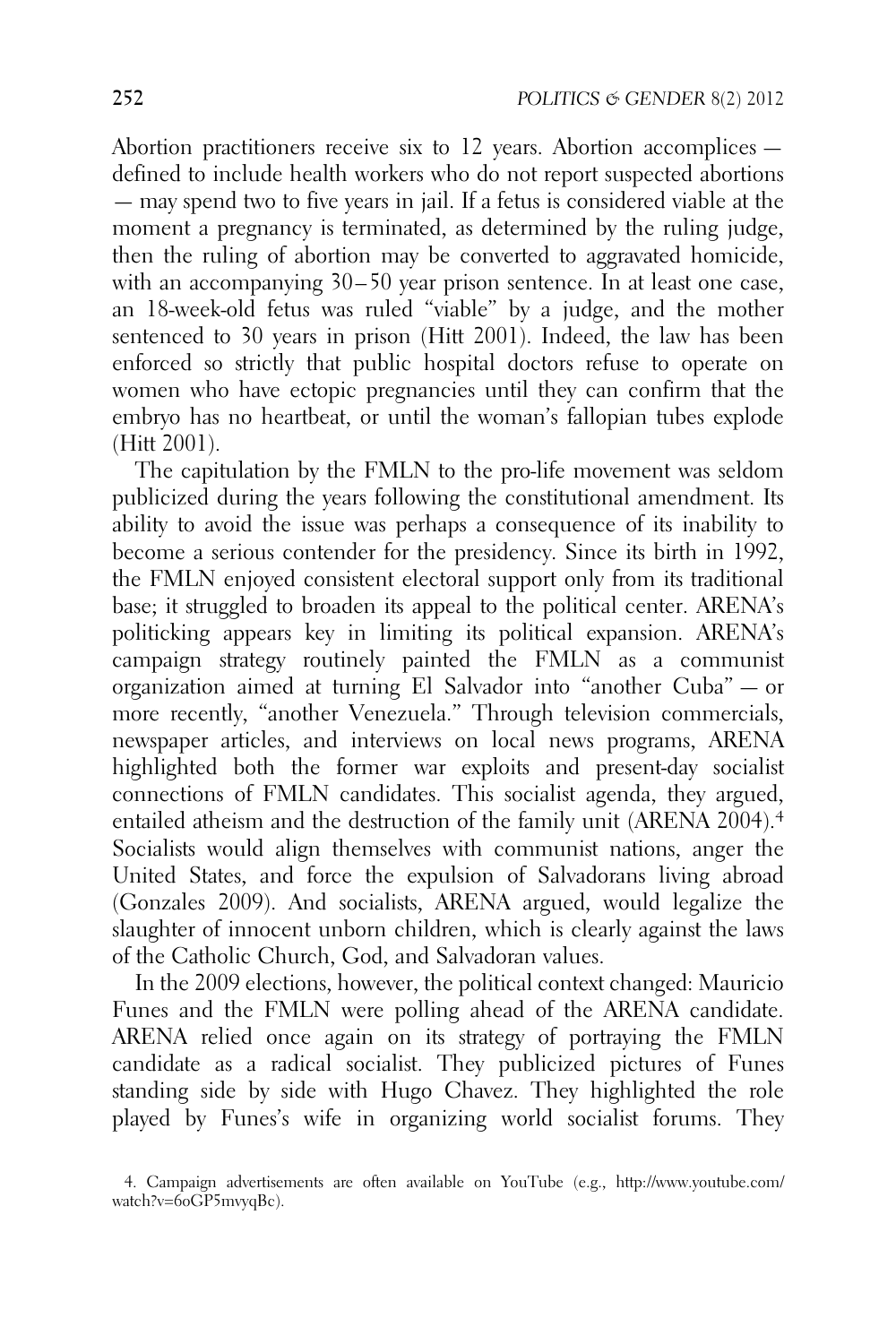Yet Funes seemed relatively impervious to these accusations, in part because he portrayed poverty alleviation programs not as socialist but as closely aligned with a Christian, Catholic mission.<sup>5</sup> He frequently highlighted his education in Catholic schools, his close ties to Catholic priests, and his proven record as a journalist who acted as a watchdog against bad politics by both major political parties — doing the right thing, not the politically expedient thing, as emphasized in his Catholic education. In short, Funes's embrace of the church transformed longstanding FMLN policies into mainstream, Christian goals, rather than radical, "socialist" agendas.

ARENA's final attack on Funes centered on his presumed stance as a proabortion candidate. One campaign commercial ended with the question: "If Funes and the FMLN are in favor of abortion, would you trust the future of your country to them?"<sup>6</sup> Funes responded to this attack with a strong prolife statement, and he has maintained a pro-life position throughout his presidency. Indeed, when Julia Evelin Martínez, the progressive director of the state women's organization, signed a regional agreement questioning the criminalization of abortion in El Salvador — a document that, she argues, she was legally allowed to sign given her formally stated duties — Funes immediately removed her from office and stripped the institution of much of its autonomy.

In conclusion, the FMLN's rise in legislative power and its first presidential victory required a transformation of party policy to support the total criminalization of abortion. This transformation appears critical to the solidification of the party's image as political mainstream rather than radical fringe. Similarly, in Nicaragua, Daniel Ortega's return to power was accompanied by his rebirth into the Catholic Church and his support for the total criminalization of abortion. In Brazil, Dilma Roussef, the nation's first woman president, has self-reported a transition away from pro-choice Marxism to pro-life "pragmatic capitalism" prior to her presidential success. Cases like these suggest that the political Left in Latin America, in order to gain power, has made conciliatory moves

<sup>5.</sup> There are, of course, a number of reasons that Funes won the presidency, including a move to the left across the region, his reputation as a centrist candidate, his support from powerful business elements in El Salvador, Barack Obama's election in the United States, and an increasing disillusionment with ARENA for failing to mediate the economic crisis, lower crime rates, or combat perceived corruption among its officers.

<sup>6.</sup> See http://www.youtube.com/watch?v=zIidIw0LTOA.